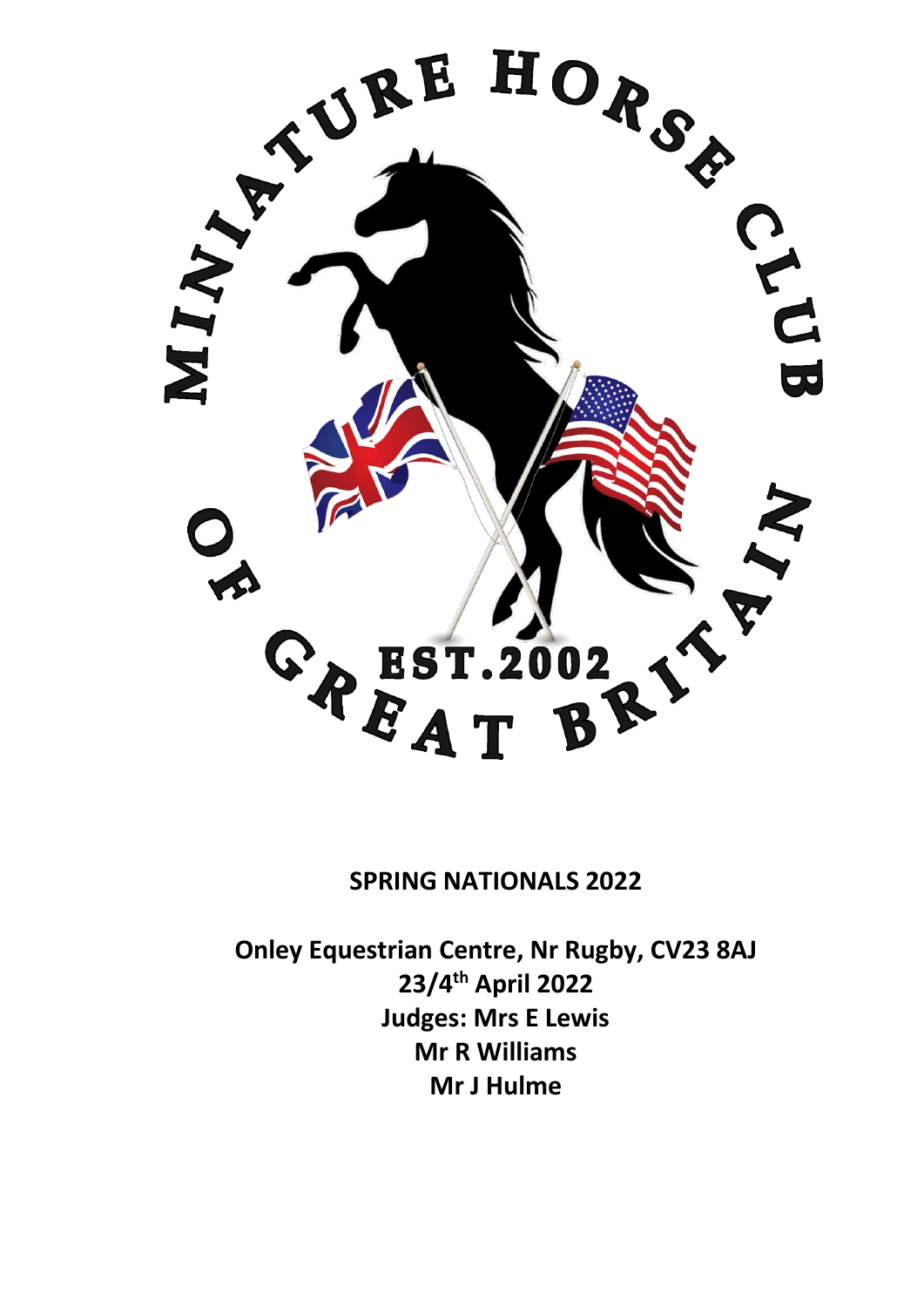

**Measuring to take place at 8.30 am prompt in the indoor stable yard (excluding British Shetlands)**

**Performance Ring Two - 9am Prompt Judge Mr R Williams**

> Clear Round on Jumping Course - £2 entry ring side, ring open for 30mins *Jumps can be set to your requested height*

- Class 1. Novice Jumper *- part of the MHCGB Performance Trio*
- (Junior Handler Placings will be made within this class)
- Class 2. Open Jumper *- part of the MHCGB Performance Trio*
- Dressage classes are pre-entries only
- Class 3. Novice Dressage inhand *part of the MHCGB Performance Trio* (Junior Handler Placings will be made within this class)
- Class 4. Novice Dressage long reined *part of the MHCGB Performance Trio Kindly Sponsored by S. Ledger* (Junior Handler Placings will be made within this class)
- Class 5. Open Dressage long reined *- part of the MHCGB Performance Trio*

Have a go Obstacle on Novice Halter Obstacle Course - £2 entry ring side, ring open for 30mins. *Limited to max 5mins on the course per competitor, operates on a first come first served basis. Use this to try everything or work on your 'nemesis' obstacle before the class.*

Class 6. Novice Halter Obstacle - *part of the MHCGB Performance Trio* (Junior Handler Placings will be made within this class – *Kindly Sponsored by H. Kitchen*)

- Class 7. Open Halter Obstacle *- part of the MHCGB Performance Trio*
- Class 8. Hunter Jumper mixed ability

(Junior Handler Placings will be made within this class)

## **The Tamila Miniatures Junior Handler Performance Championship**

## **The Tamila Miniatures Senior Handler Performance Championship**

Championships are calculated based on a points system for class placings over classes 1 to 8. In those classes where Junior Handler Placings will also be awarded (classes 1, 3, 4, 6 & 8), the points will be awarded towards the Junior Handler championship based on the Junior Handler placing only.

## **Driving classes (end of day)**

- Class 9. Novice driving, *open to horse/handler combinations which have not been placed 1st at our Grand Championship Show in any driving class (with the exception of Concours D' Elegance Driven) or taken Driven Champion or Reserve Driven Champion at ANY horse show*
- Class 10. British Driving Class, either a British Exercise or Private Drive Vehicle
- Class 11. 34" & Under American Style Driving
- Class 12. Over 34" to 38" American Style Driving
- Class 13. 38" & over American Style Driving
- Class 14. Junior Drivers Class. Any vehicle Drivers not to exceed 18yrs
- Class 15. Concours D'Elegance Driven any vehicle

#### **DRIVING CHAMPIONSHIP**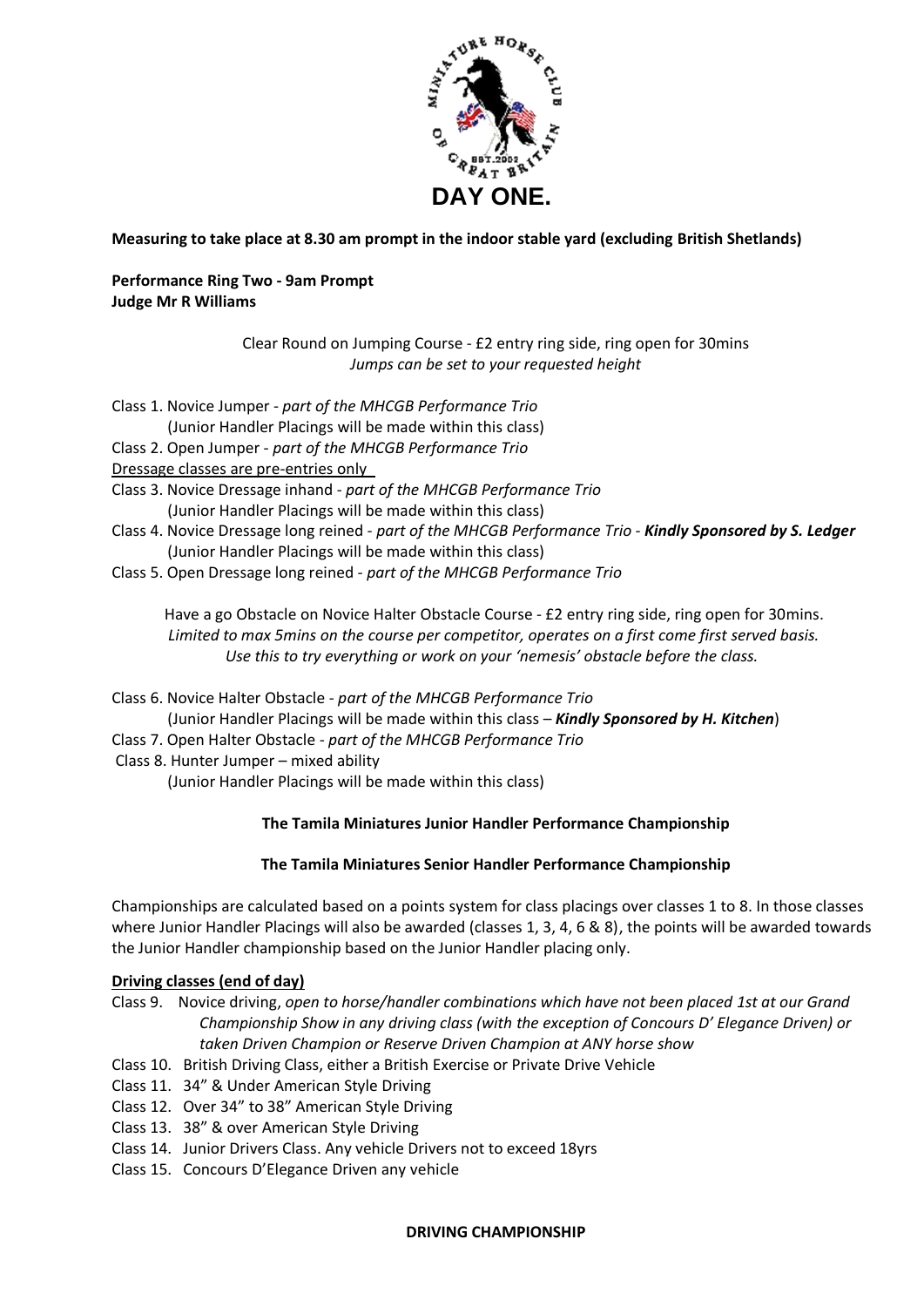**Ring one 9.30 prompt Unregistered Shetlands**

**Judge: Mrs E Lewis** Class 16. Yearling & 2 year old Any Sex 34" & under Class 17. 3 years plus Any Sex 34" & under Class 18. Standard Shetland Any Age, Any Sex

#### **SHETLAND CHAMPIONSHIP**

Class 19. Broken Colour Shetland Class 20. Solid Colour Shetland

#### **SPSBS Affiliated British Shetlands**:

**Open Only to Registered Shetlands Judge: Mrs E Lewis SPSBS Standard Shetlands**  Class 21. Entire Male Aged 4+ Class 22. Barren Mare Aged 4+ Class 23. Yearling Colt/Filly/Gelding Class 24. 2/3 Year Old Colt/Filly/Gelding **SPSBS Miniature Shetlands**  Class 25. Entire Male Aged 4+ Class 26. Barren Mare Aged 4+ Class 27. Yearling Colt/Filly/Gelding Class 28. 2/3 Year Old Colt/Filly/Gelding **SPSBS Shetland Gelding - Standard & Miniature**  Class 29. Gelding Any age

### **SPSBS Championship** *kindly sponsored by Sally's Rainbow Resins in memory of Chasend Troy*

#### **The Silversmith Stud AMHA Section**

## **Judge Mr John Hulme**

#### **AMHA Juniors**

Class 30. Yearling Filly AMHA registered to 30" Class 31. Yearling Filly AMHA registered over 30" to 32" Class 32. Yearling Colt AMHA registered to 30" Class 33. Yearling Colt AMHA registered over 30" to 32" Class 34. Junior (2yrs) old Filly AMHA registered to 29" to 31" Class 35. Junior (2yrs) old Filly AMHA registered over 31" and up to 33" Class 36. Junior (2yrs) Colt AMHA registered to 31" Class 37. Junior (2yrs) Colt AMHA registered over 31" and up to 33" Class 38. AMHA Junior Gelding

## **The Silversmith Stud Junior Championship**

#### **AMHA Seniors**

Class 39. Senior Mare, (3 years plus) AMHA registered up to and including 32" Class 40. Senior Mare (3 years plus) AMHA registered over 32" up to and including 34" Class 41. Senior Stallion (3 years plus) AMHA registered. up to and including 32" Class 42. Senior Stallion (3 years plus) AMHA registered over 32" up to and including 34" Class 43. AMHA Senior Gelding (3 years plus)

**The Silversmith Stud Senior Championship** 

**The Silversmith Stud AMHA Supreme Champion**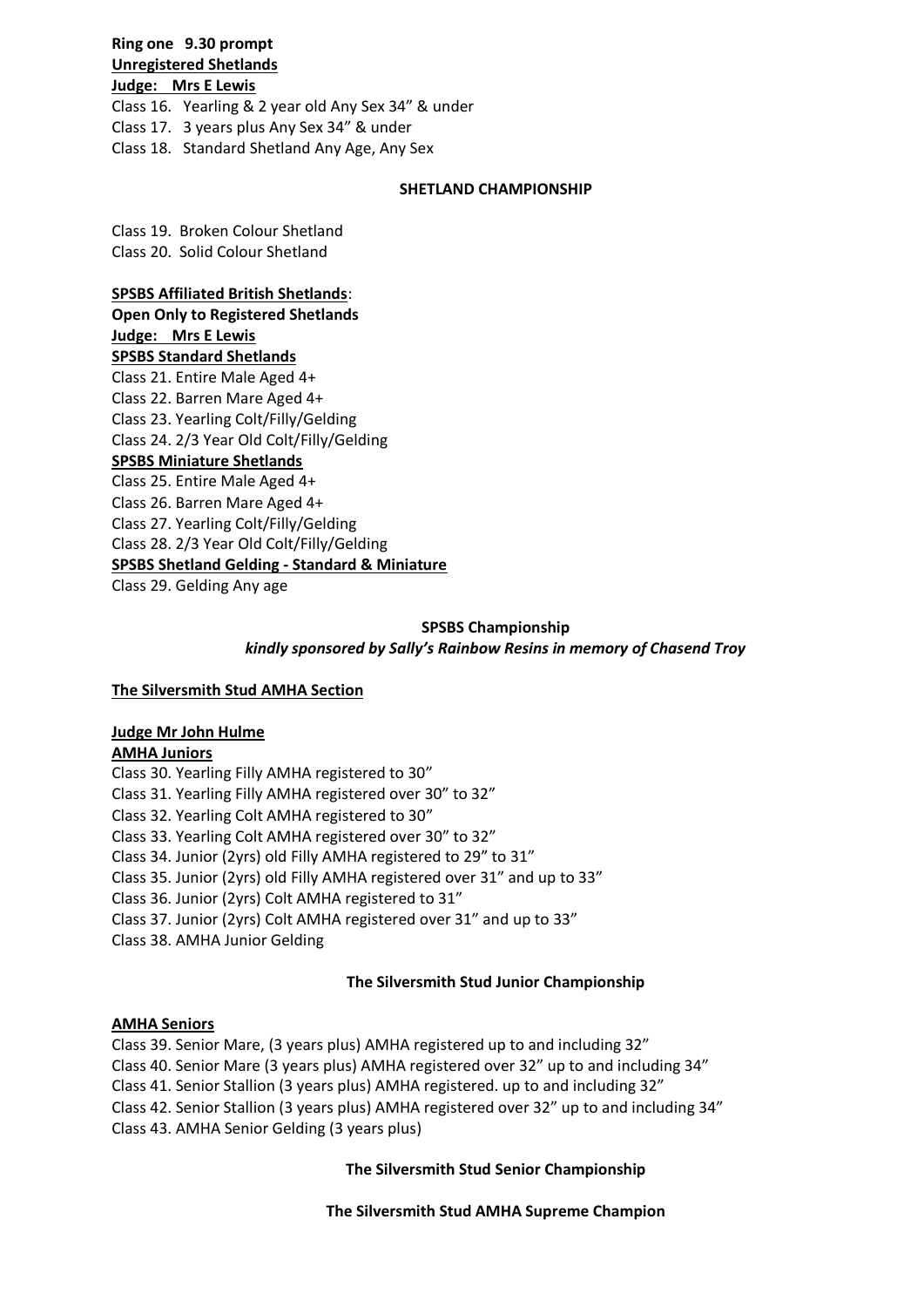Class 44. AMHA Stock Type Halter Horse 34" and under Class 45. AMHR Stock Type Halter Horse over 34" and not exceeding 38"

#### **AMHR Division A**

- Class 46. AMHR Senior Stallion 3yrs & older 34" & under
- Class 47. AMHR Junior Stallions 2yrs & Younger 33" & under
- Class 48. AMHR Senior Mare 3yrs & older 34" & under
- Class 49. AMHR Junior Mare 2yrs & Younger 33" & under
- Class 50. AMHR Open Gelding 34" & under

#### **AMHR Division B**

- Class 51. AMHR Senior Stallion exc 34" not exc 38"
- Class 52. AMHR Junior Stallion exc 34" not exc 38"
- Class 53. AMHR Junior Mare exc 34" not exc 38"
- Class 54. AMHR Senior Mare exc 34" not exc 38"
- Class 55. AMHR Open Gelding exc 34" not exc 38"

#### **AMHR Supreme Championship**

## **ASPC Section**

Class 56. Yearling Any Sex Class 57. 2yo Any Sex Class 58. Senior Mare Class 59. Senior Stallion

#### **ASPC Supreme Championship**

#### **Partbred ASPC, AMHR & AMHA Section**

Class 60. Part ASPC Class 61. Part AMHR Class 62. Part AMHA

#### **Partbred Championship**

#### **MHCGB Colour Section**

Class 63. Broken Colour Class 64. Solid Colour Class 65. Spotted Class 66. Any Other Colour (dilutes)

#### **Colour Championship**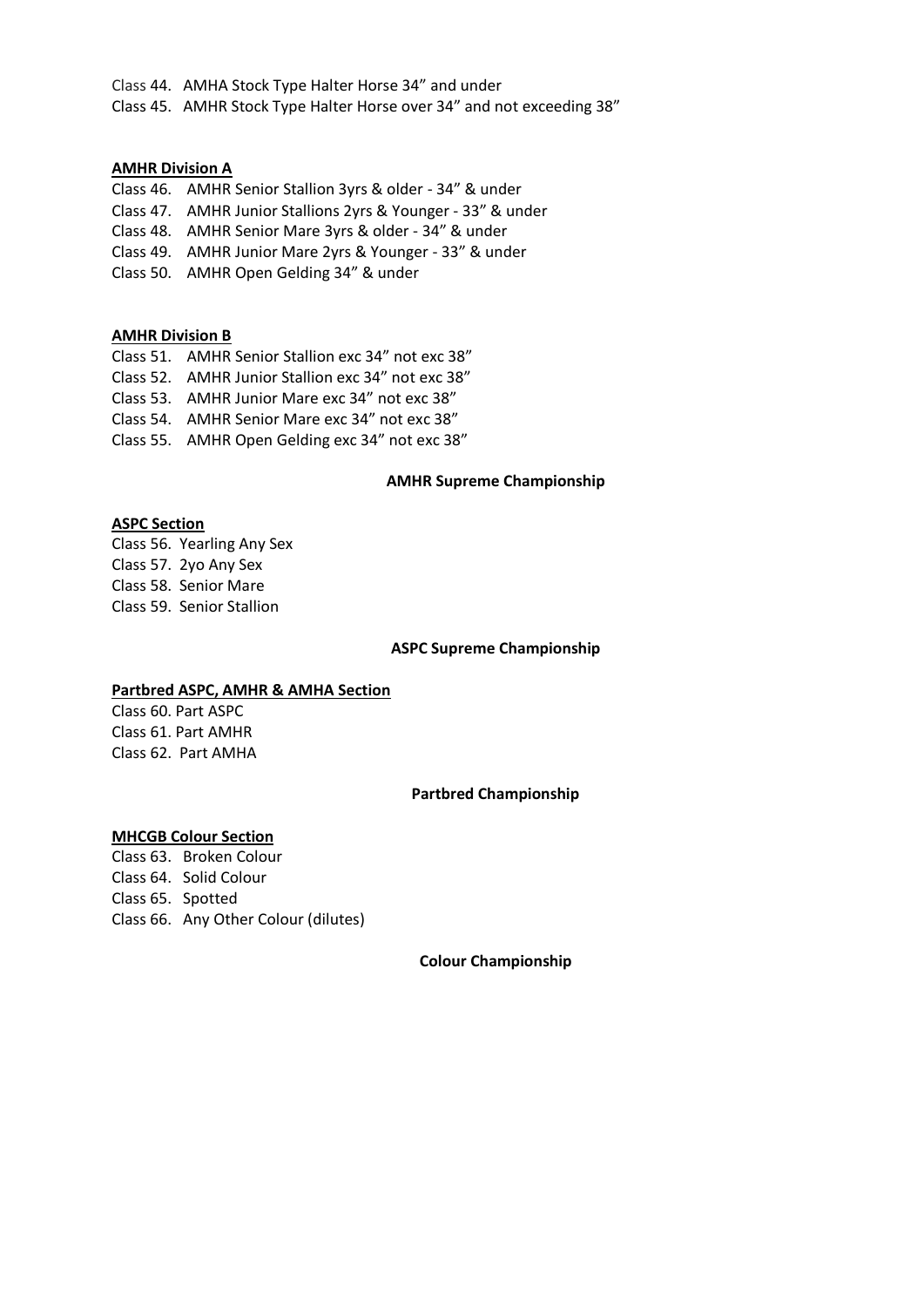

# **DAY TWO**

## **Measuring to take place at 8.30 am prompt in the indoor stable yard.**

Entry Fees: All Entry Fees are Non Refundable. MHCGB classes, Entry fees £13 per class. Judges: Mrs E Lewis & Mr J Hulme

## **Classes start promptly at 9.30am**

Class 67. Newcomer Class. *Open to any exhibitor not having won a 1st to 3rd place at any miniature horse show. Rosettes to all exhibitors. Basic help will be offered.*

- Class 68. The Young Handler Class. Open to exhibitors not exceeding 12 years
- Class 69. Young Handler class open to exhibitors over 12 years but not exceeding 16 years
- Class 70. "S.E.N.D." class kindly sponsored by Firecracker Miniature Horses
- Class 71. New Combination open to any combination at their first show together

#### **RESTRICTED SECTION**

These Classes are open to handlers and or horses that have never been placed Supreme, Reserve or Reserve Reserve at our Spring Nationals or Grand Champs Show or at MHOYS, RI, HOYS or Any Other Miniature Only Show. Open to horses any age not exceeding 38" (with the exception of the ASPC classes).

- Class 72. Restricted Draft Type Open
- Class 73. Restricted Middleweight Open
- Class 74. Restricted Refined Open
- Class 75. Restricted Scaled Down Show Hack
- Class 76. Restricted Scaled Down Riding Horse
- Class 77. Restricted Scaled Down Show Hunter
- Class 78. Restricted Scaled Down Show Cob
- Class 79. Restricted British Bred
- Class 80. Restricted Unaffiliated Stock Horse Type
- Class 81. Restricted Unaffiliated AMHA & Partbred
- Class 82. Restricted Pure & Part Falabella
- Class 83. Restricted AMHR & Partbred
- Class 84. Restricted ASPC & Partbred

#### **RESTRICTED CHAMPIONSHIP**

#### **AMHCGB Section**

**Studbook A – Pure American Horses with AMHCGB passport inc. AMHCGB overstamped EU passports**

Class 85. AMHCGB Studbook A Youngstock 1 & 2yo Any Sex. Not to exceed 34"

- Class 86. AMHCGB Studbook A Youngstock 1 & 2yo Any Sex. Exceeding 34" Not to exceed 38"
- Class 87. AMHCGB Studbook A Youngstock 1 & 2yo Any Sex. Exceeding 38" Not to exceed 42"
- Class 88. AMHCGB Studbook A 3yrs plus Any Sex. Not to exceed 34"

Class 89. AMHCGB Studbook A 3yrs plus Any Sex. Exceeding 34" Not to exceed 38"

Class 90. AMHCGB Studbook A 3yrs plus Any Sex. Exceeding 38" Not to exceed 42"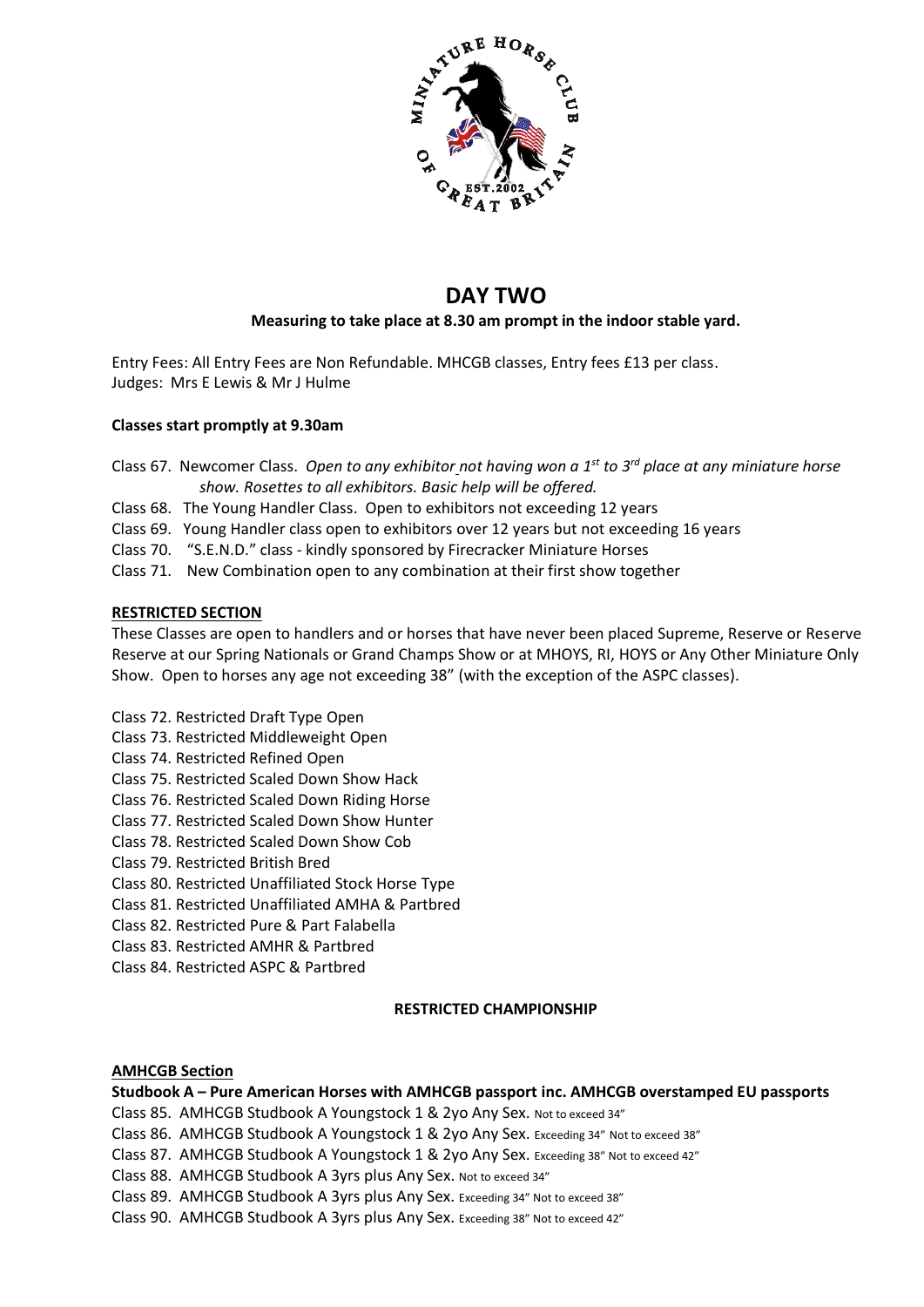#### **Studbook B – Part American Horses with AMHCGB partbred passport**

Class 91. AMHCGB Studbook B Open. Not to exceed 34" Class 92. AMHCGB Studbook B Open Exceeding 34" Not to exceed 38" Class 93. AMHCGB Studbook B Open Exceeding 38" Not to exceed 42"

#### **Studbook C**

Class 94. AMHCGB Studbook C Open Any age, Any sex, Any height

#### **AMHCGB Championship**

#### **Scaled Down Category A Show Horses** open to horses 34" and under

Class 95. Show Hack Type Any Sex. Class 96. Riding Horse Type Any Sex

Class 97. Show Hunter Type Any Sex

Class 98. Show Cob Type Any Sex

Class 99. TB/Arabian Type Any Sex

#### **SCALED DOWN CATEGORY A SHOW HORSE CHAMPIONSHIP**

#### **Scaled Down Category B Show Horses** open to horses exceeding 34" but not exceeding 38"

Class 100. Show Hack Type Any Sex

Class 101. Riding Horse Type Any Sex

Class 102. Show Hunter Type Any Sex

Class 103. Show Cob Type Any Sex

Class 104. TB/Arabian Type Any Sex

#### **SCALED DOWN CATEGORY B SHOW HORSE CHAMPIONSHIP**

#### **Scaled Down Category C Show Horses** open to horses exceeding 38" but not exceeding 42"

Class 105. Show Hack Type Any Sex Class 106. Riding Horse Type Any Sex Class 107. Show Hunter Type Any Sex Class 108. Show Cob Type Any Sex. Class 109. TB/Arabian Type Any Sex

#### **SCALED DOWN CATEGORY C SHOW HORSE CHAMPIONSHIP**

#### **MHCGB Category A CLASSSES OPEN TO HORSES 34" & UNDER**

**Draft Section** Class 110. Youngstock Any Sex Class 111. 4 years plus Any Sex

#### **DRAFT CHAMPIONSHIP (Category A)**

#### **Middleweight Section**

Class 112. Yearling Any Sex Class 113. 2 & 3 year old Any Sex Class 114. 4 years plus Any Sex

#### **MIDDLEWEIGHT CHAMPIONSHIP (Category A)**

## **Refined Section**

Class 115. Yearling Any Sex Class 116. 2 & 3 years Any Sex Class 117. 4 years and over Any Sex

**REFINED CHAMPIONSHIP (Category A)**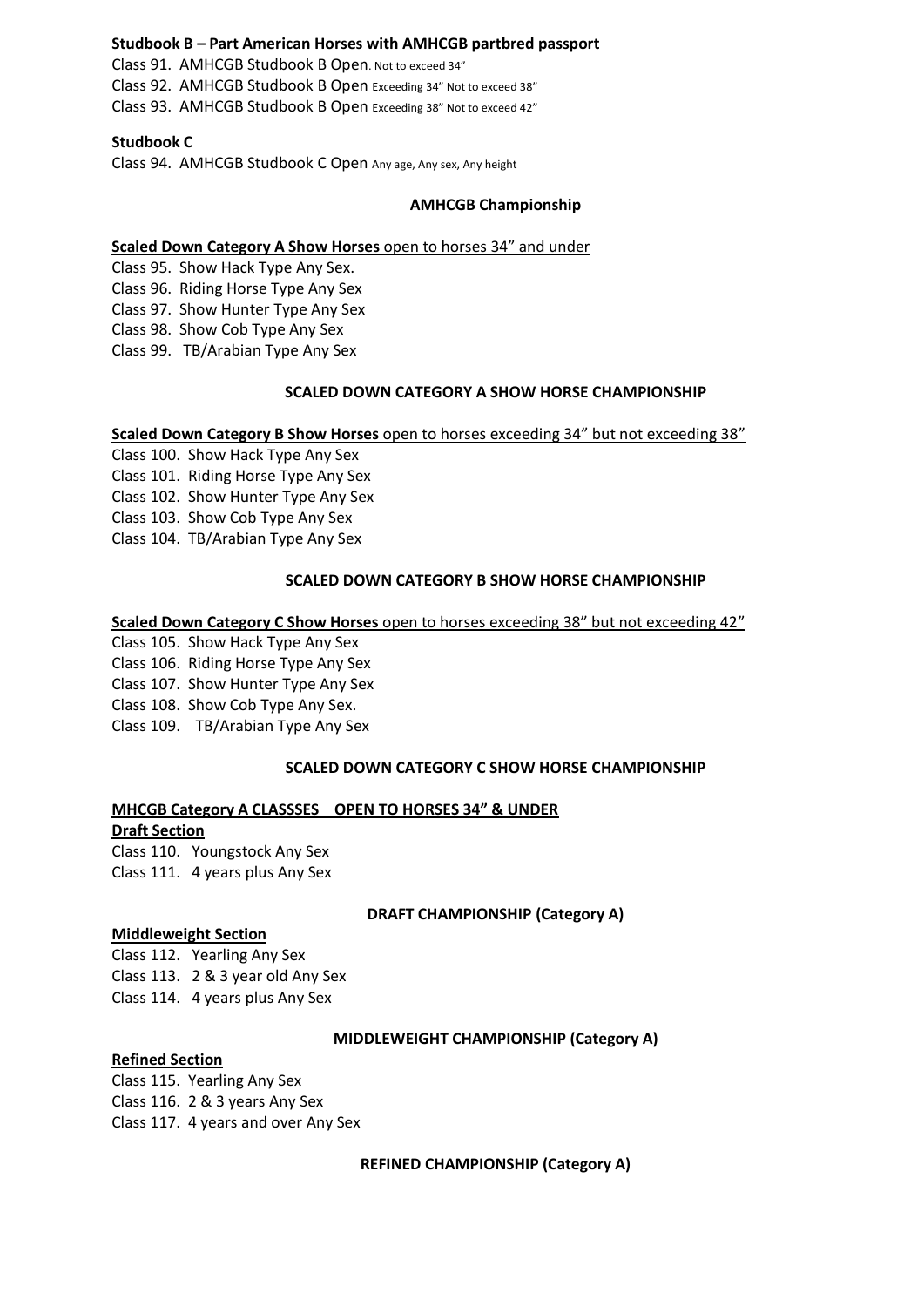## **MHCGB Category B CLASSSES OPEN TO HORSES exceeding 34" and not exceeding 38"**

## **Draft Section**

Class 118. Youngstock Any Sex Class 119. 4 years and over Any Sex

### **DRAFT CHAMPIONSHIP (Category B)**

### **Middleweight Section**

Class 120. Yearling Any Sex Class 121. 2 & 3 year old Any Sex Class 122. 4 years and over Any Sex

## **MIDDLEWEIGHT CHAMPIONSHIP (Category B)**

## **Refined Section**

Class 123. Yearling Any Sex Class 124. 2 & 3 years Any Sex Class 125. 4 years and over Any Sex

## **REFINED CHAMPIONSHIP (Category B)**

## **MHCGB CATEGORY C CLASSSES OPEN TO HORSES exceeding 38" to 42"**

## **Draft Section**

Class 126. Youngstock Any Sex Class 127. 4 years plus Any Sex

## **DRAFT CHAMPIONSHIP (Category C)**

## **Middleweight Section**

Class 128. Yearling Any Sex Class 129. 2 & 3 year old Any Sex Class 130. 4 years plus Any Sex

## **MIDDLEWEIGHT CHAMPIONSHIP (Category C)**

## **Refined Section**

Class 131. Yearling Any Sex Class 132. 2 & 3 years Any Sex Class 133. 4 years and over Any Sex

## **REFINED CHAMPIONSHIP (Category C)**

## **MHCGB English Heritage Classes**

*Open to all miniature horses of pure British breeding – no American / foreign bloodlines. This can be pure or part breds and includes any British natives, British spotted, British miniatures etc. Evidence of bloodline will be checked via passports where recorded*

*Open to horses 42" and under*

*Horses do not have to be registered with any particular society, unregistered British bred horses accepted.* Class 134. Youngstock 1 to 3 years

Class 135. 4 years and over

Class 136. Colour and Markings (two 1<sup>st</sup> placings will be awarded - Best Broken colour and Best Spotted)

## **The Maybeck Miniatures English Heritage Championship** *Kindly sponsored by Mandy Jones*

#### **Born & Bred in the UK Section open to Horses not exceeding 38"**

Class 137. Yearling Any Sex Class 138. 2 & 3 year old Any Sex Class 139. 4yrs and over Any Sex